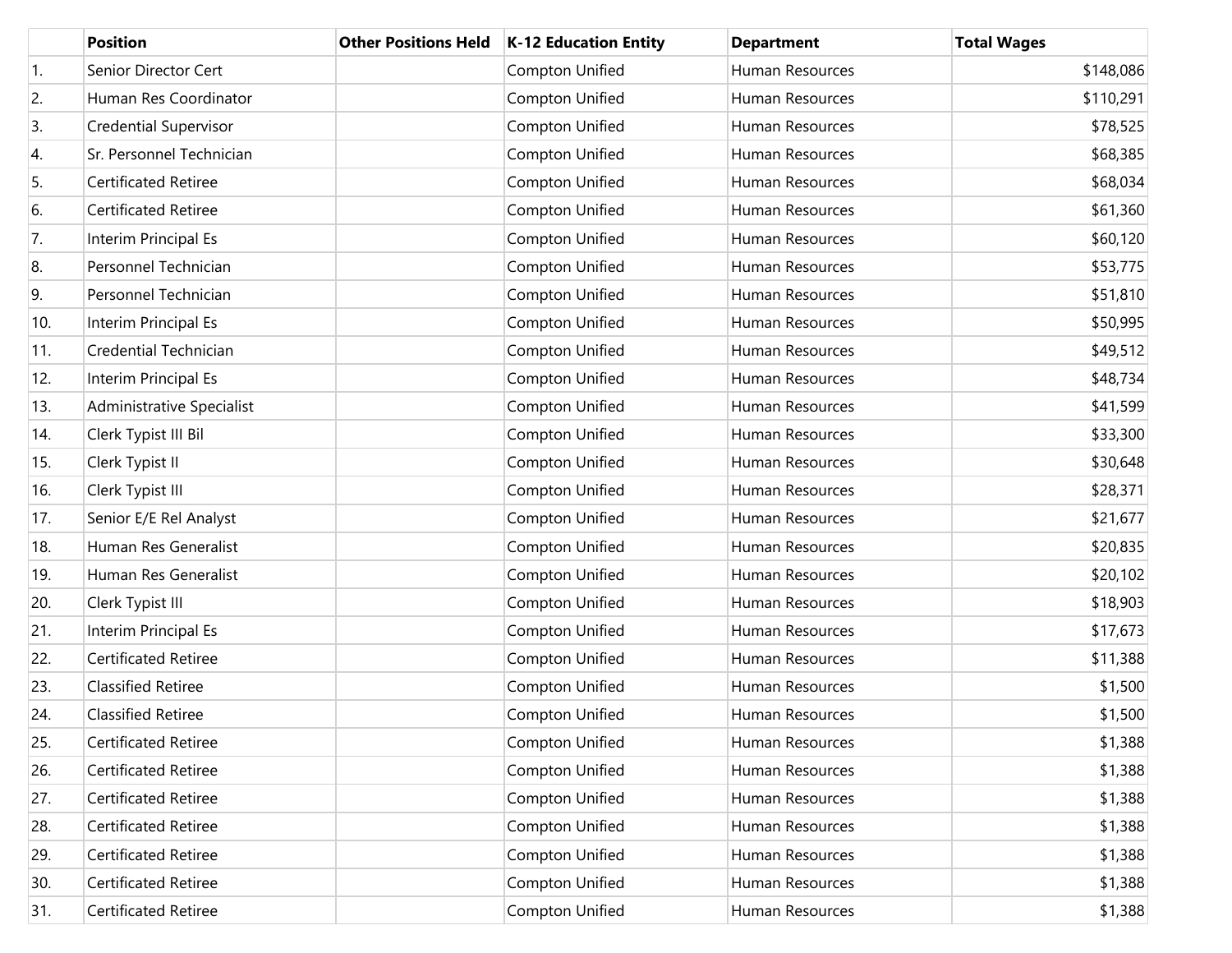| 32. | <b>Certificated Retiree</b> | Compton Unified        | Human Resources | \$1,388 |
|-----|-----------------------------|------------------------|-----------------|---------|
| 33. | <b>Certificated Retiree</b> | Compton Unified        | Human Resources | \$1,388 |
| 34. | Certificated Retiree        | Compton Unified        | Human Resources | \$1,213 |
| 35. | Certificated Retiree        | Compton Unified        | Human Resources | \$1,213 |
| 36. | <b>Classified Retiree</b>   | Compton Unified        | Human Resources | \$1,150 |
| 37. | Certificated Retiree        | Compton Unified        | Human Resources | \$1,041 |
| 38. | Certificated Retiree        | Compton Unified        | Human Resources | \$1,041 |
| 39. | Certificated Retiree        | Compton Unified        | Human Resources | \$1,038 |
| 40. | Certificated Retiree        | Compton Unified        | Human Resources | \$1,038 |
| 41. | Certificated Retiree        | Compton Unified        | Human Resources | \$1,038 |
| 42. | Certificated Retiree        | Compton Unified        | Human Resources | \$1,038 |
| 43. | Certificated Retiree        | Compton Unified        | Human Resources | \$1,038 |
| 44. | Certificated Retiree        | Compton Unified        | Human Resources | \$691   |
| 45. | Certificated Retiree        | Compton Unified        | Human Resources | \$691   |
| 46. | Certificated Retiree        | Compton Unified        | Human Resources | \$688   |
| 47. | Certificated Retiree        | Compton Unified        | Human Resources | \$688   |
| 48. | Certificated Retiree        | Compton Unified        | Human Resources | \$688   |
| 49. | Certificated Retiree        | Compton Unified        | Human Resources | \$688   |
| 50. | Certificated Retiree        | Compton Unified        | Human Resources | \$688   |
| 51. | Certificated Retiree        | Compton Unified        | Human Resources | \$688   |
| 52. | Certificated Retiree        | Compton Unified        | Human Resources | \$688   |
| 53. | Certificated Retiree        | Compton Unified        | Human Resources | \$688   |
| 54. | Certificated Retiree        | Compton Unified        | Human Resources | \$688   |
| 55. | Certificated Retiree        | Compton Unified        | Human Resources | \$688   |
| 56. | <b>Certificated Retiree</b> | Compton Unified        | Human Resources | \$688   |
| 57. | <b>Certificated Retiree</b> | <b>Compton Unified</b> | Human Resources | \$516   |
| 58. | <b>Certificated Retiree</b> | Compton Unified        | Human Resources | \$516   |
| 59. | <b>Classified Retiree</b>   | <b>Compton Unified</b> | Human Resources | \$500   |
| 60. | <b>Classified Retiree</b>   | Compton Unified        | Human Resources | \$500   |
| 61. | <b>Classified Retiree</b>   | <b>Compton Unified</b> | Human Resources | \$500   |
| 62. | <b>Classified Retiree</b>   | Compton Unified        | Human Resources | \$500   |
| 63. | <b>Classified Retiree</b>   | Compton Unified        | Human Resources | \$500   |